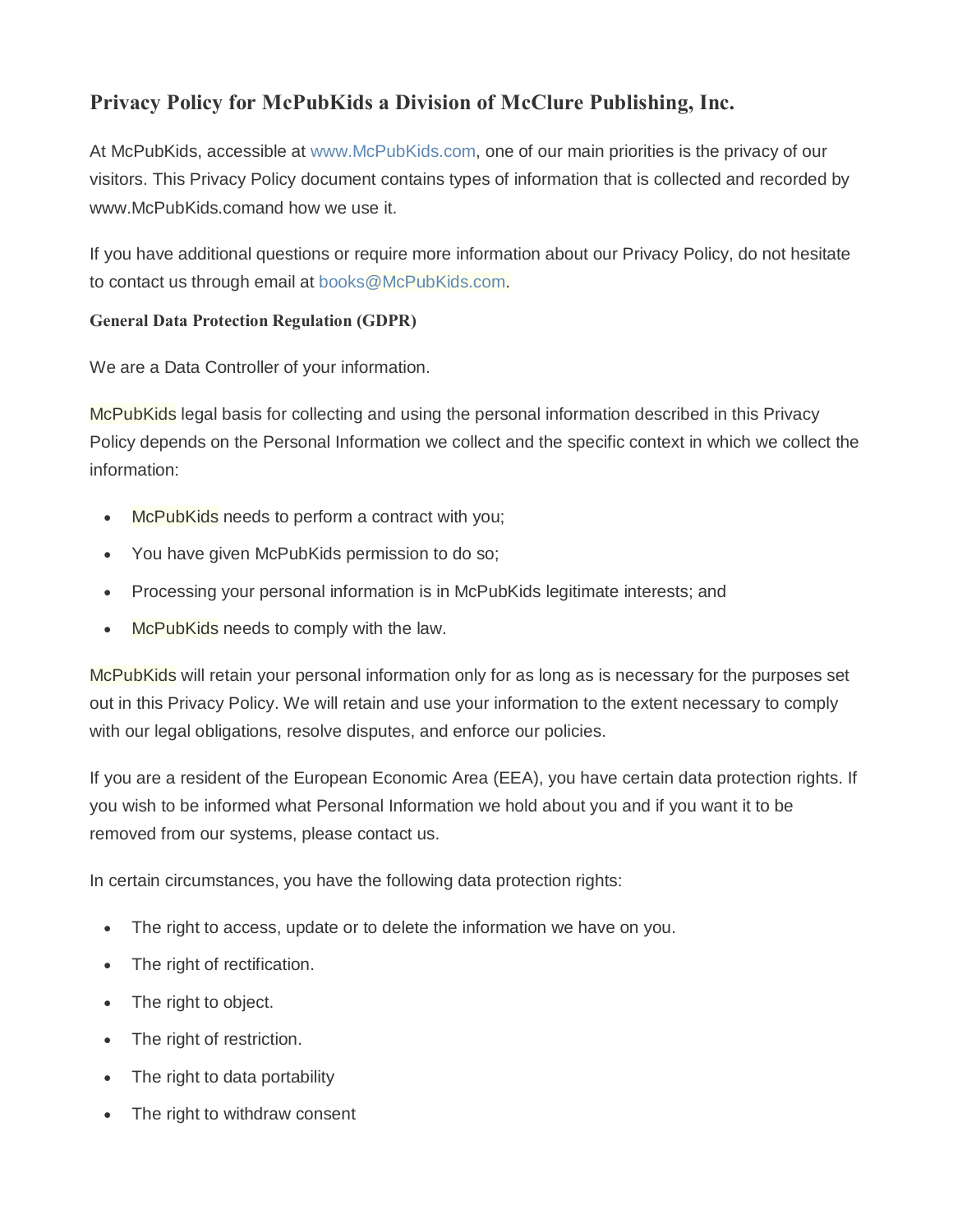## **Log Files**

McPubKids follows a standard procedure of using log files. These files log visitors when they visit websites. All hosting companies do this and a part of hosting services' analytics. The information collected by log files include internet protocol (IP) addresses, browser type, Internet Service Provider (ISP), date and time stamp, referring/exit pages, and possibly the number of clicks. These are not linked to any information that is personally identifiable. The purpose of the information is for analyzing trends, administering the site, tracking users' movement on the website, and gathering demographic information.

#### **Cookies and Web Beacons**

Like any other website, McPubKids uses  $\pm$ ookies'. These cookies are used to store information including visitors' preferences, and the pages on the website that the visitor accessed or visited. The information is used to optimize the users' experience by customizing our web page content based on visitors' browser type and/or other information.

#### **DoubleClick DART Cookie**

Google is one of a third-party vendor on our site. It also uses cookies, known as DART cookies, to serve ads to our site visitors based upon their visit to www.McPubKids.com and other sites on the internet. However, visitors may choose to decline the use of DART cookies by visiting the Google ad and content network Privacy Policy at the following URL. https://policies.google.com/technologies/ads.

Some of advertisers on our site may use cookies and web beacons. Our advertising partners are listed below. Each of our advertising partners has their own Privacy Policy for their policies on user data. For easier access, we hyperlinked to their Privacy Policies below:

· Google

### https://policies.google.com/technologies/ads

### **Privacy Policies**

You may consult this list to find the Privacy Policy for each of the advertising partners of McPubKids

Third-party ad servers or ad networks uses technologies like cookies, JavaScript, or Web Beacons that are used in their respective advertisements and links that appear on www.McPubKids.com, which are sent directly to users' browser. They automatically receive your IP address when this occurs.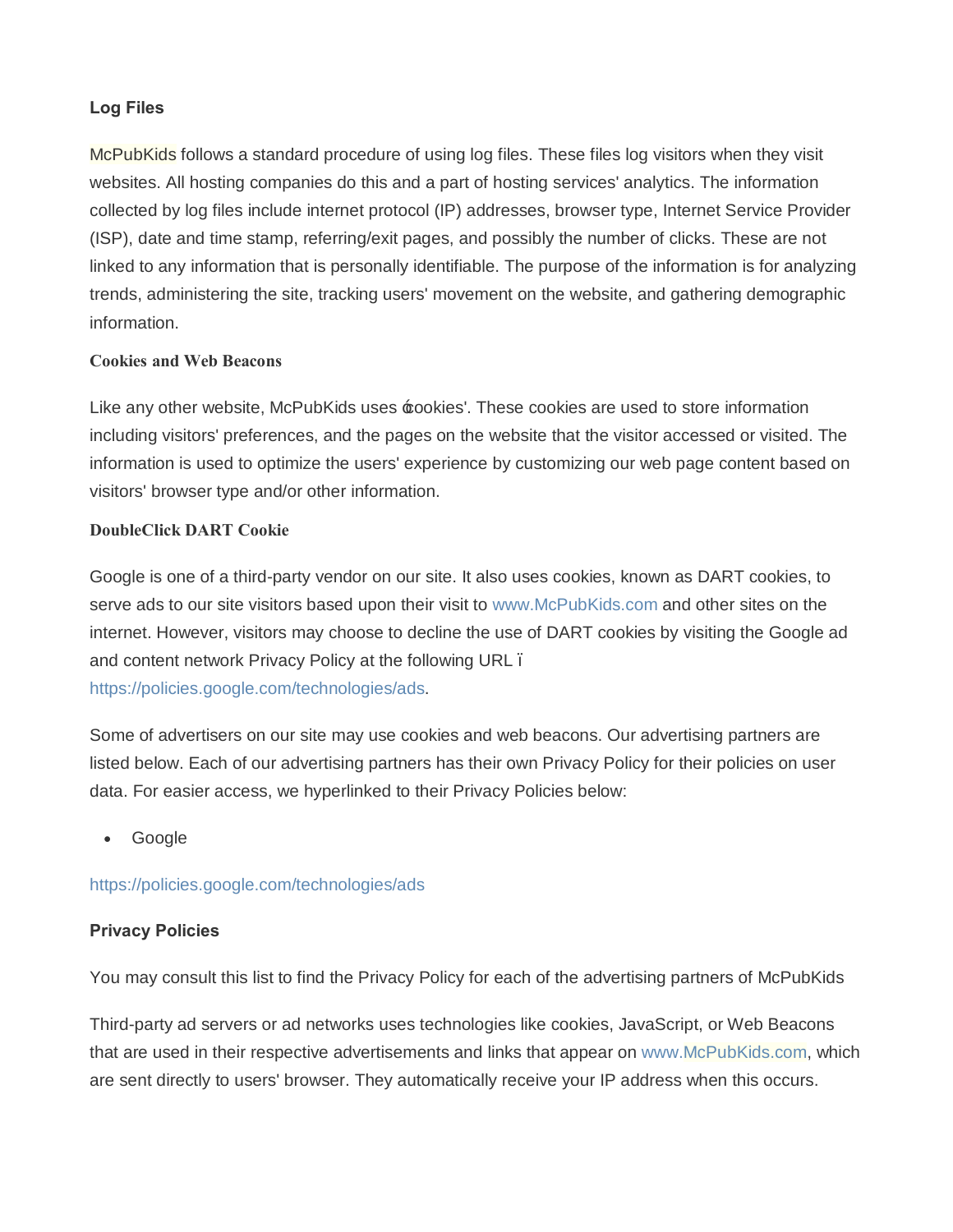These technologies are used to measure the effectiveness of their advertising campaigns and/or to personalize the advertising content that you see on websites that you visit.

Note that McPubKids has no access to or control over these cookies that are used by third-party advertisers.

## **Third Part Privacy Policies**

McPubKids' Privacy Policy does not apply to other advertisers or websites. Thus, we are advising you to consult the respective Privacy Policies of these third-party ad servers for more detailed information. It may include their practices and instructions about how to opt-out of certain options. You may find a complete list of these Privacy Policies and their links here: Privacy Policy Links.

You can choose to disable cookies through your individual browser options. To know more detailed information about cookie management with specific web browsers, it can be found at the browsers' respective websites. What Are Cookies?

## **Children's Information**

Another part of our priority is adding protection for children while using the internet. We encourage parents and guardians to observe, participate in, and/or monitor and guide their online activity.

McPubKids does not knowingly collect any Personal Identifiable Information from children under the age of 13. If you think that your child provided this kind of information on our website, we strongly encourage you to contact us immediately and we will do our best efforts to promptly remove such information from our records.

# **Online Privacy Policy Only**

This privacy policy applies only to our online activities and is valid for visitors to our website with regards to the information that they shared and/or collect in www.McPubKids.com. This policy is not applicable to any information collected offline or via channels other than this website.

### This GPDP Privacy Policy was created at GDPRPrivacyNotice.com

### **Consent**

By using our website, you hereby consent to our Privacy Policy and agree to its Terms and Conditions.